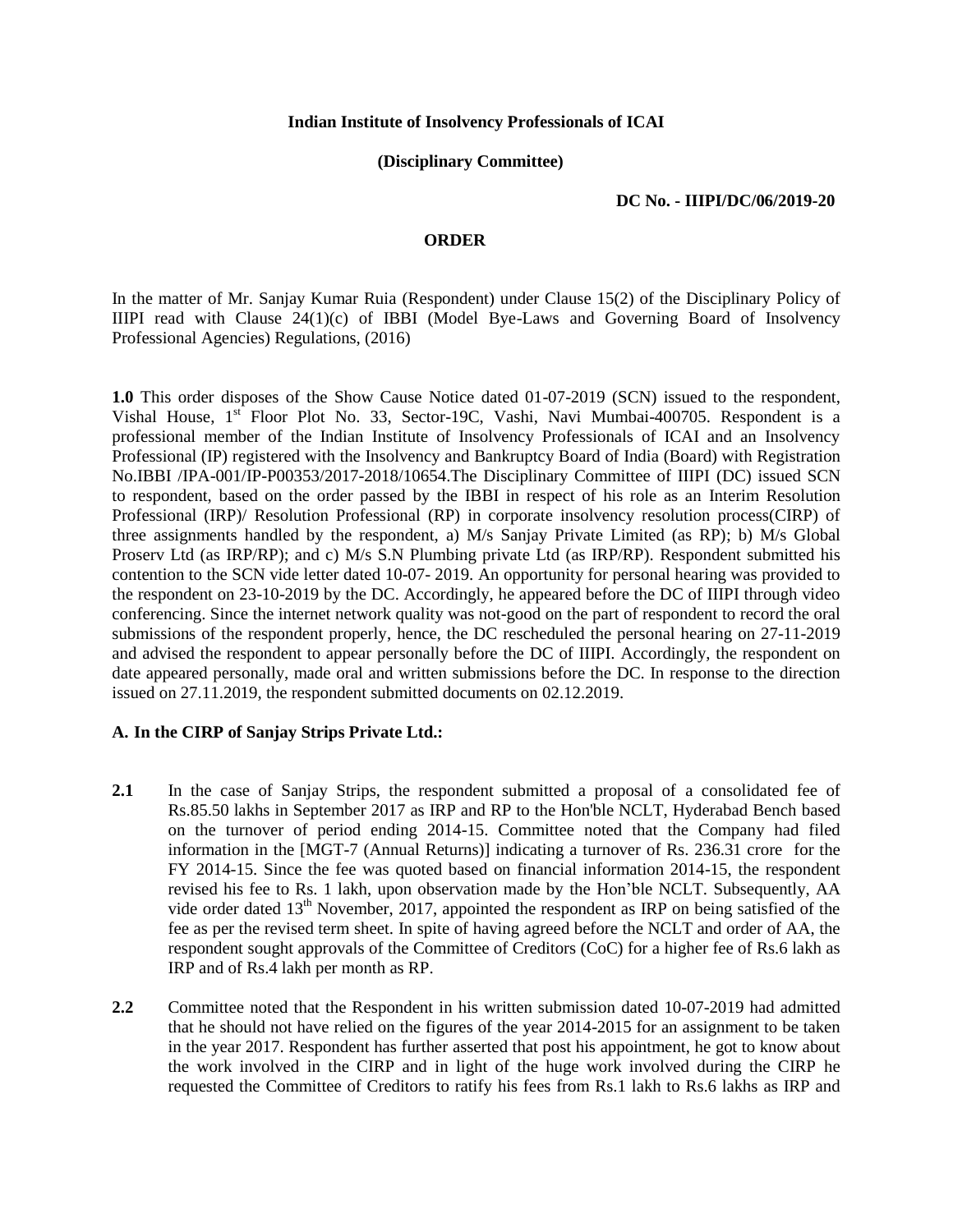Rs.4 lakhs per month as RP. Accordingly his conduct should not tantamount to Professional Misconduct.

- 2.3 Committee observed that an Insolvency Professional is expected to exercise due diligence while performing his duties. Quoting fee at the outset based on the old annual returns of FY 2014-15 to fix his professional, fees, reflects gross negligence on the part of the respondent. Further, it was expected from him that when he agreed for Rs. 1 Lakh in NCLT by that time due diligence must have been completed. Rather, agreeing on what has been decided in NCLT, Respondent sought ratifications of higher amount of fees as IRP from CoC at different occasions which is evident from perusal of the minutes of the CoC meeting dated 27-12-2017, 19-01-2018, 03-02-2018 and mail dated 19-01-2018 sent by the South Indian Bank Ltd. (CoC member).
- **2.4** Looking into the conduct of Respondent, the Disciplinary Committee is of the view that respondent has inter alia violated Regulation 7 (2) (h) of the Insolvency and Bankruptcy Board of India (Insolvency Professionals) Regulations, 2016 (IP Regulations) read with clauses1, 2, 3, 10, 14 and 25 of the Code of Conduct.
- 2.5 As far as the allegation of claiming the travel expenses beyond the permissible limit is concerned, the committee agreed with the contention of Respondent, wherein, he submitted that there was a typographical mistake. Allegation against Respondent was that in spite of agreed amount of Rs. 2 Lakh, he submitted the claim of 3.25 Lakh which got rectified in the next meeting by Respondent. The same was confirmed from the documents available on record and in IBBI order dated 17-04- 2019 at point No. 2.1.1.3 stating *"The revised term sheet provides for an advance of Rs.2 lakh towards reimbursement of certain expenses and hence claim of Rs. 2.25 lakh is not inconsistent with the term sheet."*
- **2.6** That next allegation against the respondent is that he signed the term sheet with the operational creditor, who is not legally competent to appoint RP or fix his fee, to the effect that the respondent would himself work as RP with a professional fee of Rs.12.5 lakh and thereby attempted to deprive the CoC of its legitimate right to appoint a RP of its choice and fix fee. The respondent in his written submission stated that IBC has not prescribed any format of the term sheet to be entered into between the client and the proposed IRP. His signing of term sheet with the operational creditor should not be considered as pre-emptive measure for curtailing of legitimate rights of the CoC, neither it shall in any case indicate possibility of collusion of interest with the operational creditor. He further stated that he is very well aware that it is the authority of the CoC to appoint the Resolution Professional and fix the remuneration accordingly.
- **2.7** Committee noted that as per Section 22(2) the committee of creditors, may, in the first meeting, by a majority vote of not less than sixty-six per cent of the voting share of the financial creditors, either resolve to appoint the interim resolution professional as a resolution professional or to replace the interim resolution professional by another resolution professional. However, from the response submitted by the respondent it is safely concluded that the respondent despite being well aware of the law, still attempted to secure his appointment as a RP by signing the term sheet with the operational creditor, even before commencing CIRP in the instant matter.
- **2.8** Section 20 requires that the interim resolution professional shall make every endeavour to protect and preserve the value of the property of the corporate debtor and manage the operations of the corporate debtor as a going concern. Upon evaluation of the various allegations levelled against the Respondent, Committee observed that every action of the respondent is to extract maximum amount of fee contrary to his duties and professional standards as an IP. Therefore, the Disciplinary Committee of IIIPI is of the view that the respondent inter alia violated provision of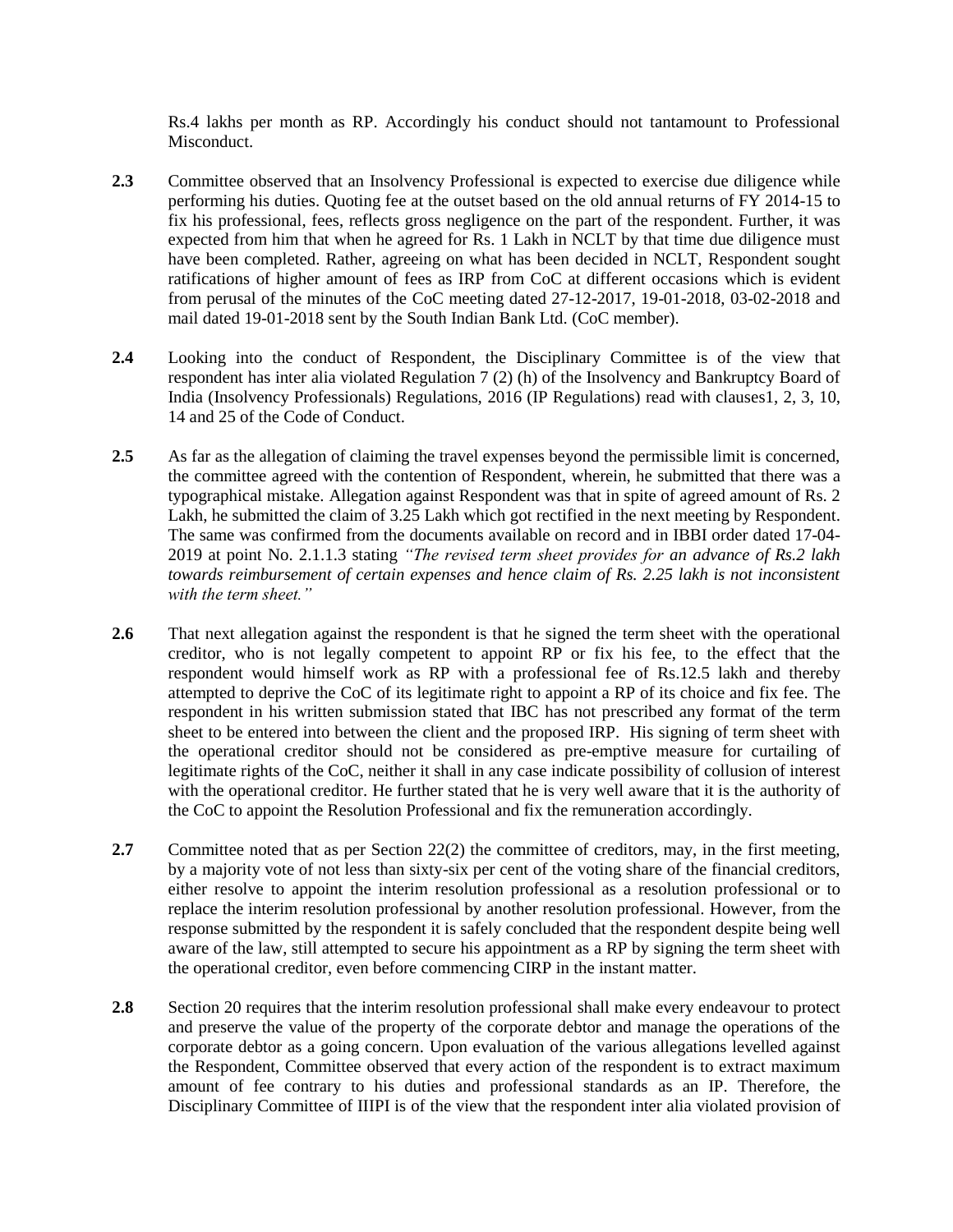section 20 and Regulation 7 (2) (h) of the IP Regulations read with clause 1, 2, 5, 10, 12, 14 and 27 of the Code of Conduct.

# **B. In the CIRP of M/s Global Proserv Ltd**

- **3.1** In this case, the allegation against Respondent is that the Inspection Authority (IA) sought a copy of term sheet from the respondent, which the respondent failed to provide within the stipulated time as given by the IA. Though, later respondent provided the term sheet to the IA, which not only delayed the process but also not carrying details related to fee as IRP and RP. On being inquired, Respondent in his written submission has accepted that he failed to submit the term sheet due to his oversight within the stipulated time given by the Inspecting Authority. However, the same was duly provided by him at the time of reply to the SCN issued by the Board. Respondent also reiterated that there is no prescribed format of term sheet mentioned in the code or any rules there under.
- **3.2** On perusal of the documents and material available on record the Disciplinary Committee noted the non -co-operative attitude of the respondent during the inspection conducted by the Board and for such non -co-operative attitude respondent found defending himself on the pretext of oversight. In view of the above, Committee is of the opinion that the respondent has contravened the provisions of sections  $208(2)(a)$  of the Code, and regulations 7 (2) (a) and (h) of the IPR read with clauses 1, 2, 5, 10, 12, 14, 16, 18, 19, 25 and 27 of the Code of Conduct.

# **C. In the CIRP of S.N. Plumbing Private Limited.**

- **4.1** The next allegation against the respondent is that in the CIRP of S.N. Plumbing Private Limited, respondent had contracted a consolidated professional fee of Rs.50 lakh plus out-of-pocket expenses, with the applicant who had a claim of Rs.13.76 lakh only. It is being alleged that a contract for such an amount made to recover a significantly lower amount defies common logic and clearly indicates the intentions of the respondent to inflate Insolvency Resolution Process Cost.
- **4.2** Respondent in this regard has submitted that the consolidated fee of Rs. 50 Lakhs for the entire matter was quoted based on the balance sheet of the Corporate Debtor and not on the basis of the claim of the Operational Creditor after scrutinizing the accounts. The respondent has further submitted that company was a going concern and had few on-going operations which were necessary to be looked into and managed and in order to manage the affairs of the company for which he was supposed to appoint certain professionals. Therefore, the amount quoted by the respondent is the amount which was a clear reflection of the work he had to perform.
- **4.3** During personal hearing in this regard, respondent asserted that it is a general practice in the market to quote the IRP fees along with the fee to be charged as RP, if confirmed as RP. At the same time, the respondent during the personal hearing accepted the fact that according to law he only has to quote the IRP fee without including a fee for RP. Further, the respondent submitted that the Mumbai bench of NCLT has ratified "fee of Rs.1crore 62 lakhs as a part of CIRP", whereas, the Committee noted that he could not collaborate such contentions from the said order.
- **4.4** Committee on this allegation was of the opinion that IBC bestows massive responsibility on the IRP and it would not be an exaggeration to say that the same is the most important pillar in the entire process. Clause 25 of the Code of Conduct for Insolvency Professionals under the IBBI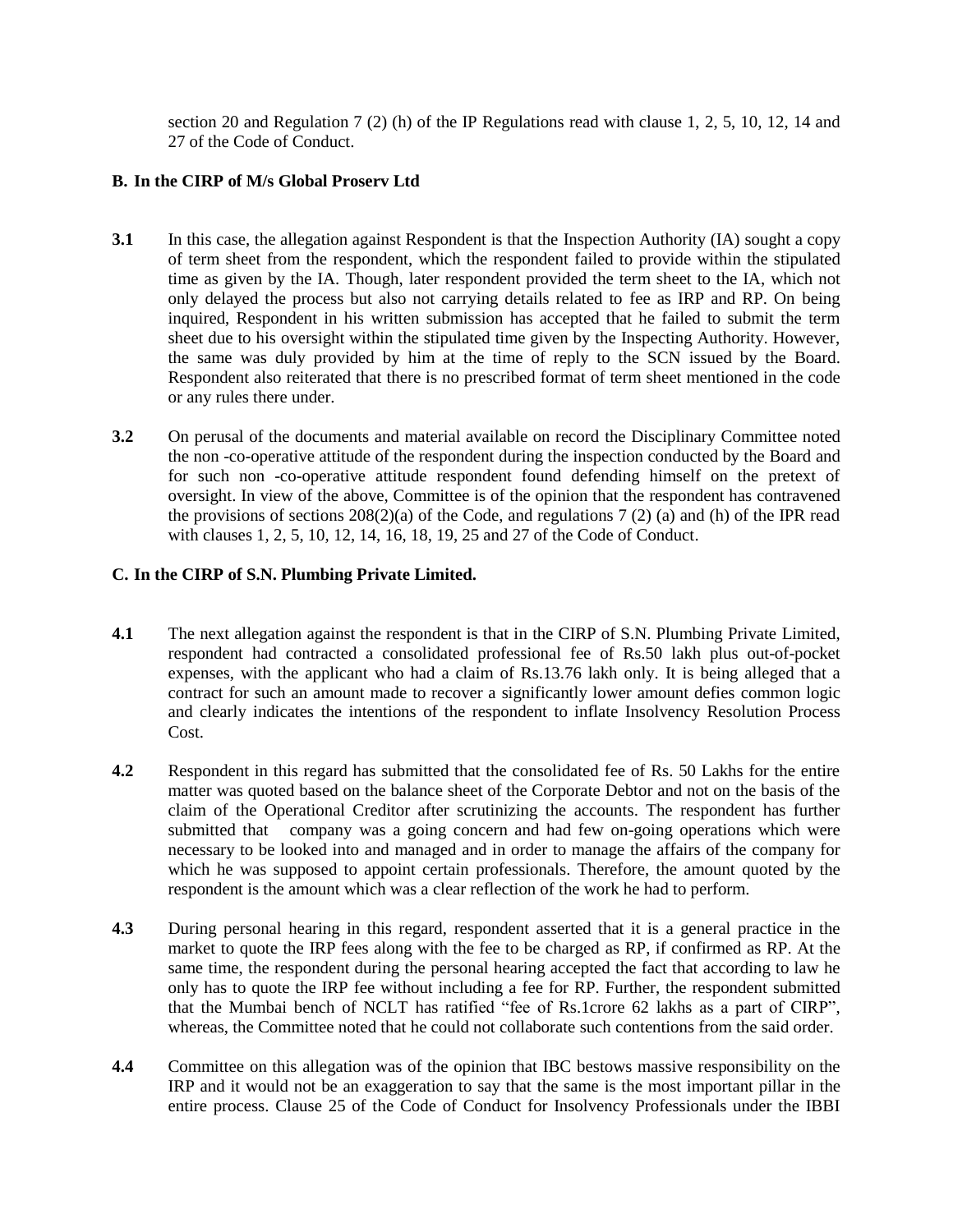(Insolvency Professionals) Regulations, 2016 require that an insolvency professional must provide services for remuneration which is charged in a transparent manner, and is a reasonable reflection of the work necessarily and properly undertaken. He shall not accept any fees or charges which is not reasonable. However, asking for almost 4 times of total claim of the operational creditor cannot be categorised as reasonable. As evident from assessment of assignments handled by respondent of M/s Sanjay strips Pvt. Ltd, M/s Global Proserv Ltd. and M/s S.N. Plumbing Pvt. Ltd., the respondent was never even near reasonable when it comes to charging his fee. Even the respondent, inspite of having agreed for a particular fee in NCLT tried to inflate the fee through operational creditor and repeatedly placed the matter for CoC approval. More so, when being asked by IBBI, he opted not to give the information by giving particular column blank. Therefore, contentions of the respondent that the fee quoted by him was a reasonable reflection of his work is not acceptable and thereby contravened the provisions of sections 20, 208(2)(a) of the Code regulations  $7(2)(a)$  and (h) of the IPR and clauses 1, 2, 3, 5, 10, 14 and 25 of the Code of Conduct thereof.

- **4.5** It has been further alleged that respondent, as an IRP of S. N. Plumbing Pvt. Ltd., filed applications for initiating CIRP of 14 CDs and proposed to appoint his spouse, Ms. Bhavana Ruia as IRP of CIRP of all 14 CDs. Ms. Ruia consented to act as IRP of 15 CIRPs, including these 14, for which applications were filed by a professional, who is her spouse. The Disciplinary Committee, therefore, observed that Mr. Ruia appointed his spouse as IRP, which is a clear case of conflict of interest. In response of this allegation, Respondent submitted that he proposed the name of his spouse for appointment as IRP because all the IPs he approached, wanted a signing amount, whereas his wife had consented to not take any fee upfront for acting as an IRP and therefore it would not have been an additional burden for the CoC/RP. As alleged in the Show cause notice and observed by the Committee, it is difficult to appreciate the contentions raised by the respondent that what all respondent did was only with a view to reduce the additional burden on CoC and CD in bearing the expense of CIRP.
- **4.6** Committee noted that being Professional, there is a clear case of Conflict of Interest and it would have been better if the Respondent could have submitted his in-ability to proceed with rather appointing relative (spouse) on a position which could hamper his independence, which is clear case of contravention of the provisions of sections 20, 23, 208(2)(a) of the Code regulations  $7(2)(a)$  and (h) of the IPR and clauses 1, 2, 3, 5, 9, 10, 12, 14 and 25 of the Code of Conduct thereof.

### **5.0 Decision**

In view of para 2.4, 2.8, 3.2, 4.4 and 4.6 above, this Committee is of the view that Respondent is guilty of various Professional Misconduct and in exercise of the powers conferred under Regulation 24(1) (c) of the Insolvency and Bankruptcy Board of India (Model Bye-Laws and Governing Board of Insolvency Professional Agencies) Regulations, 2016 read with clause 15(A) of the Disciplinary Policy of IIIPI, issues the following directions:

(i) The Membership of Mr. Sanjay Ruia as an Insolvency Professional with IIIP of ICAI, having Membership No.IBBI/IPA-001/IP-P00353/2017-2018/10654, is hereby suspended for the period for which his registration has been suspended by IBBI vide order dated 17-04-2019;

(ii) Mr. Ruia shall not seek or accept any process or assignment or render any services under the Code during the period of suspension. He shall, however, continue to conduct and complete the assignments / processes he has in hand as on date of this order; and